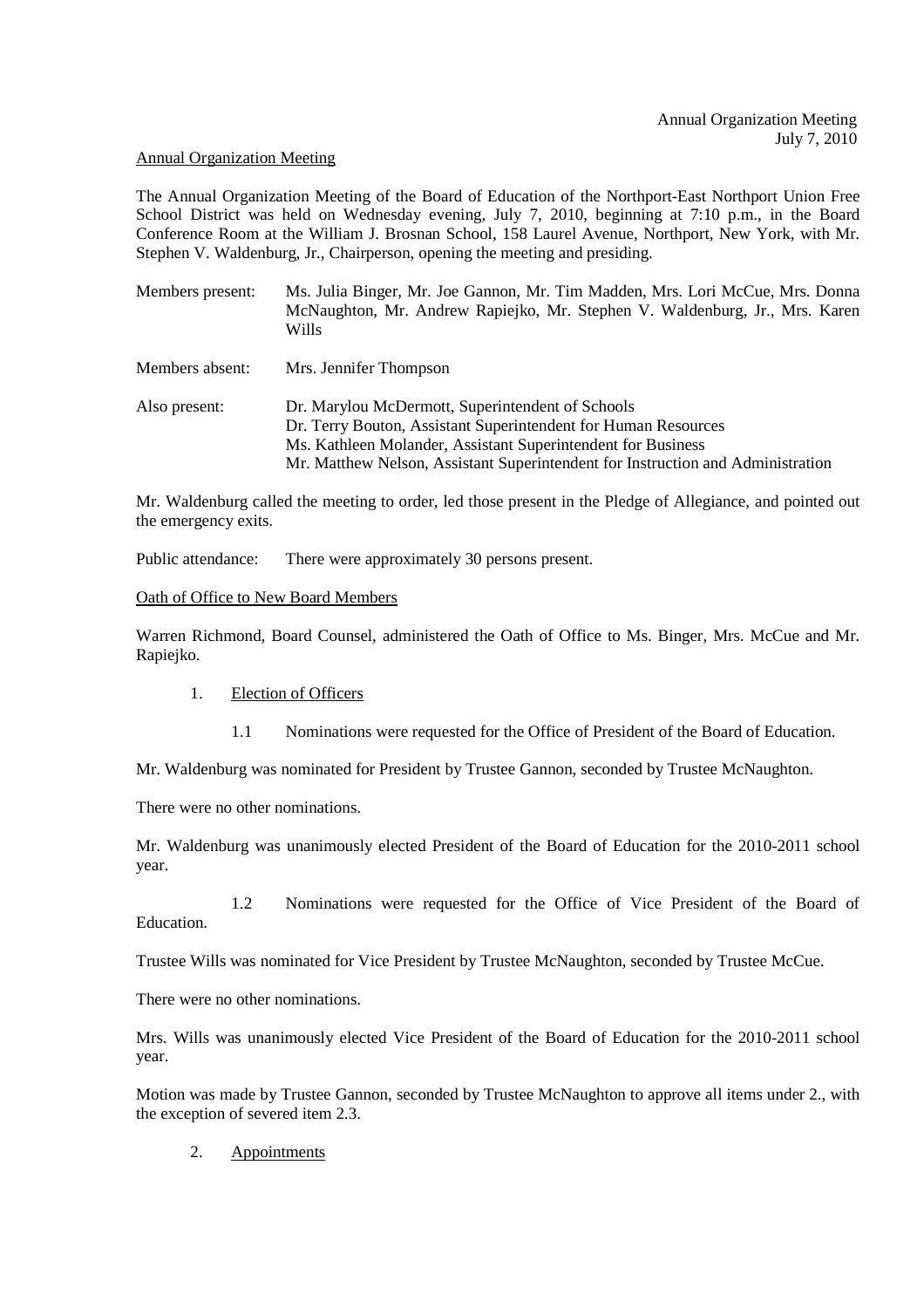- 2.1 Beth Nystrom as District Clerk
- 2.2 Donna Quinlivan as Deputy District Treasurer
- 2.3 Ingerman Smith, LLP as Board Attorney and Negotiating Attorney severed
- 2.4 Christine Helbock as Claims Auditor

 2.5 Susan Shutowich as Purchasing Agent, and Kathleen Molander, Assistant Superintendent for Business, authorized to act as Purchasing Agent in her absence

2.6 Impartial Hearing Officers

 2.6.1 Appointing Laure C. Nolan, Michael Ahern and Michael Krauthamer as Impartial Hearing Officers to conduct hearings pursuant to Section 75 of Civil Service Law

 2.6.2 Appointing Vanessa Sheehan, Lawrence Spirn and Jennifer Spirn as Impartial Hearing Officers to conduct hearings pursuant to Section 504 of the Rehabilitation Act of 1973

- 2.7 Compliance Officers
	- 2.7.1 Appointing Ms. Christina Pulaski as Section 504 Compliance Officer
	- 2.7.2 Appointing Dr. Terry Bouton as Title IX Compliance Officer
- 2.8 Appointing the following firms as brokers of record:
	- . Hartt Insurance Agency, Inc., 45 Main Street, P.O. Box 449, Northport, NY 11768
	- . N.Y. Schools Insurance Reciprocal, 333 Earle Ovington Blvd., Uniondale, NY 11553
	- . GCG Risk Management, Inc., 11 Beach Street,  $8<sup>th</sup>$  Fl., New York, NY 10013
	- . Pupil Benefits Plan, Inc., 101 Dutch Meadows Lane, Glenville, NY 12302
	- . Fitzharris & Co., P.O. Box 9182, Farmingdale, NY 11735
	- . AON Consulting, 300 Jericho Quad., Suite 300, Jericho, NY 11753
	- 2.9 Appointing Bonding Counsel and Financial Advisory Services

 2.9.1 Hawkins Delafield & wood, LLP, One Chase Manhattan Plaza, New York, NY 10005 as Bonding Counsel

 2.9.2 Munistat Services, Inc., 12 Roosevelt Avenue, Pt. Jefferson Station, NY 11776 for Financial Advisory Services

 2.10 Appointing the firm of Cullen & Danowski, LLP as External Auditor for the 2010-2011 fiscal year

 2.11 Appointing the firm of Sheehan & Co. as Internal Auditor for the 2010-2011 fiscal year

Vote on the motion to approve items 2.1 through 2.11, with the exception of severed item 2.3, was unanimously carried by those present.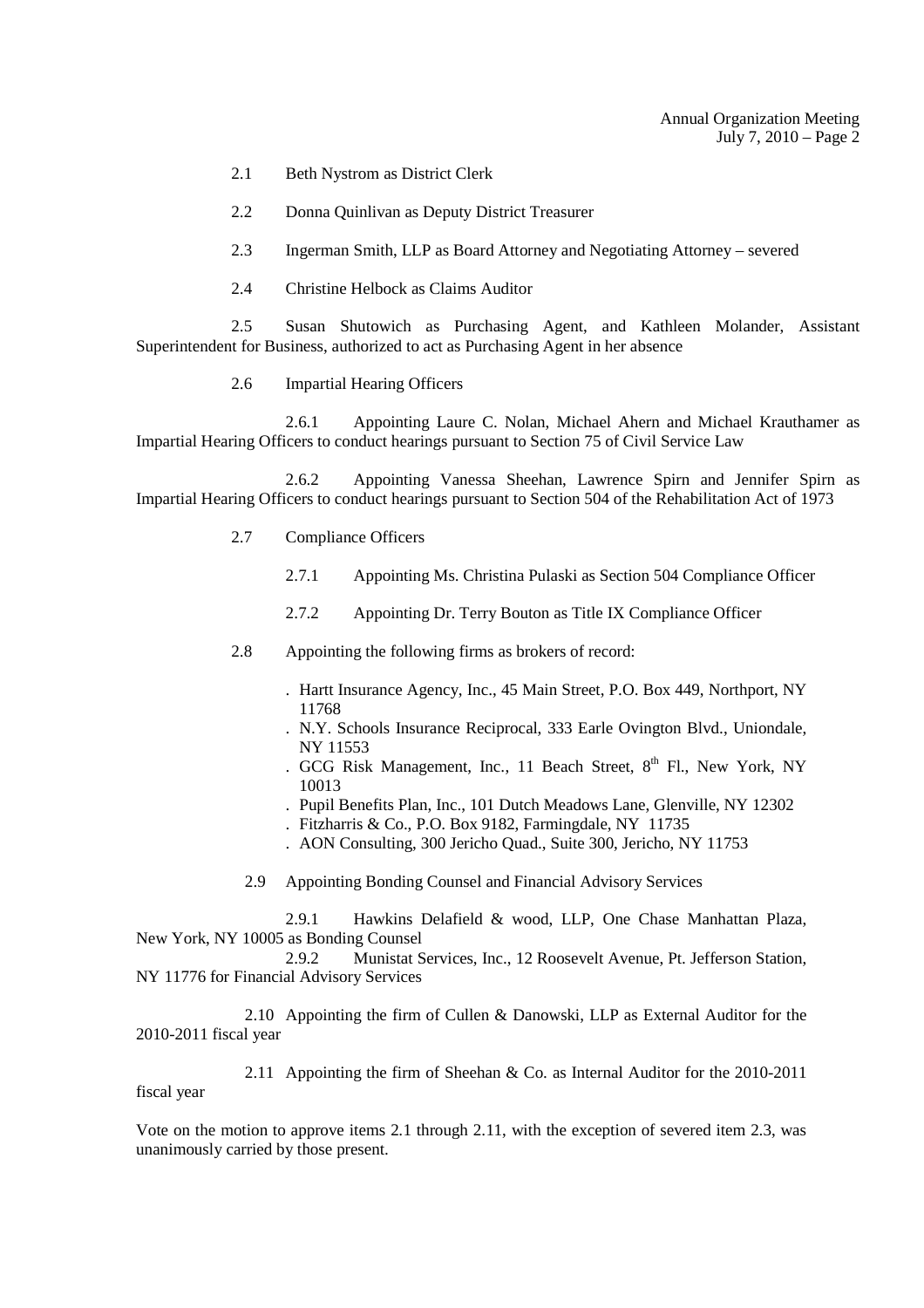Motion was made by Trustee McNaughton, seconded by Trustee Binger, to approve item 2.3, appointing the firm of Ingerman Smith, LLP as Board Attorney and Negotiating Attorney.

Vote on Trustee McNaughton's motion was as follows:

YES: Ms. Binger, Mr. Madden, Mrs. McCue, Mrs. McNaughton, Mr. Rapiejko, Mr. Waldenburg, Mrs. Wills. ABSTAIN: Mr. Gannon

Motion passed.

#### 3. Oath of Office to Officers of the Board

Warren Richmond, Board Counsel, administered the Oath of Office to newly elected President, Mr. Waldenburg, newly elected Vice President, Mrs. Wills, and newly appointed District Clerk, Beth Nystrom.

Motion was made by Trustee McNaughton, seconded by Trustee Gannon, to approve item 4.

#### 4. Designation of Signatories for All School Warrants

Designating the Claims Auditor as the signatory for all school warrants

Unanimously carried by those present

Motion was made by Trustee McNaughton, seconded by Trustee McCue, to approve items 5. through 26.

#### 5. Designation of Depositories for All District Funds

Depositories of the Northport-East Northport Union Free School District, Town of Huntington, Suffolk County, New York were designated as follows:

- 5.1 JP Morgan Chase
- 5.2 Bank of America
- 5.3 Capital One Bank
- 5.4 State Bank of Long Island
- 5.5 TD Bank
- 5.6 Flushing Commercial Bank
- 6. Designation of District Newspaper for Legal Advertising

 Designating *The Observer* as the Official Newspaper for District publications and legal notices for the 2010-2011 school year

Vice President Wills suggested adding *The Times of Northport* to the rotation list of official newspapers and consideration of removing *The Record* from the list due to circulation numbers.

7. Time and Place of Board Meetings

Adopting the revised Calendar of 2010-2011 Board of Education Meetings

8. Authorization to Publish the Annual Financial Report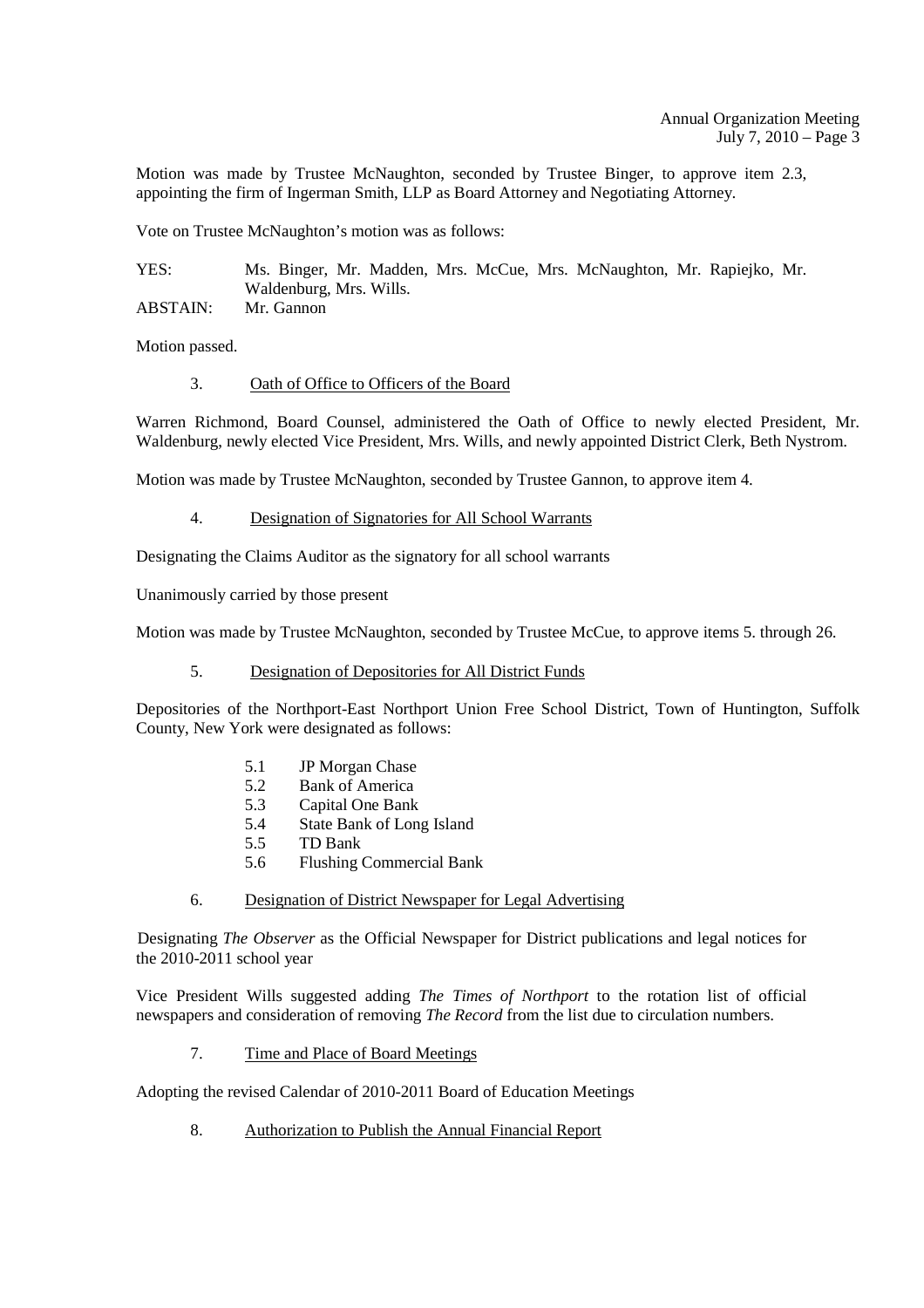Authorizing publication of the Annual Financial Report for the 2009-2010 school year in the official newspaper

# 9. Bond for District Treasurer and Deputy District Treasurer

Authorizing Public Employee Dishonesty insurance in the amount of \$5,000,000 per-loss to include positions of District Treasurer and Deputy District Treasurer for the period July 2, 2010 to June 30, 2011

# 10. Authorization to Reimburse Expenses

Authorizing the Superintendent to approve expenses for staff attendance at conferences, and also for all authorized automobile travel within the District and outside of the District

# 11. Authorization to Certify Payrolls

Authorizing the Chief School Officer or her designee to certify payrolls each month (Ed. Law 1720, Sec. 2523; Commissioner's Regulation 170.2)

# 12. Authorization to Make Transfers

Authorizing the Superintendent of Schools or her designee, in accordance with the regulations of the Commissioner of Education, to make budget transfers between salary codes up to \$25,000, with all transfers in excess of \$25,000 requiring Board of Education approval, and, transfers between all other codes up to \$10,000, with all transfers in excess of \$10,000 requiring Board of Education approval

# 13. Adoption of List of Religious Holidays

Adopting the attached list of religious holidays for State Aid computation purposes

# 14. Authorization to Establish Petty Cash Funds

Approving Petty Cash Funds in the amount of \$100 each with the following persons designated to administer these funds for the 2010-2011 school year:

| Mrs. Barbara Falotico, Principal | <b>Bellerose Avenue School</b> |
|----------------------------------|--------------------------------|
| Mr. Thomas Harrison, Principal   | Fifth Avenue School            |
| Ms. Anne Whooley, Principal      | Dickinson Avenue School        |
| Mr. Michael Genovese, Principal  | Norwood Avenue School          |
| Ms. Sabina Larkin, Principal     | Ocean Avenue School            |
| Mr. Jeffrey Haubrich, Principal  | Pulaski Road School            |
| Ms. Joanne Kroon, Principal      | East Northport Middle School   |
| Mr. Timothy Hoss, Principal      | Northport Middle School        |
| Ms. Irene McLaughlin, Principal  | Northport High School          |
| Ms. Beth Nystrom, District Clerk | <b>Board of Education</b>      |
|                                  |                                |

# 15. Signatories for Federal Projects

Appointing for the 2010-2011 school year, Dr. Marylou McDermott, Superintendent of Schools, as the authorized representative and official of Northport-East Northport Union Free School District, to submit applications and make claims for Federal Funds under all applicable Federal laws as may be required, with the Assistant Superintendent of Instruction and Administration as alternate.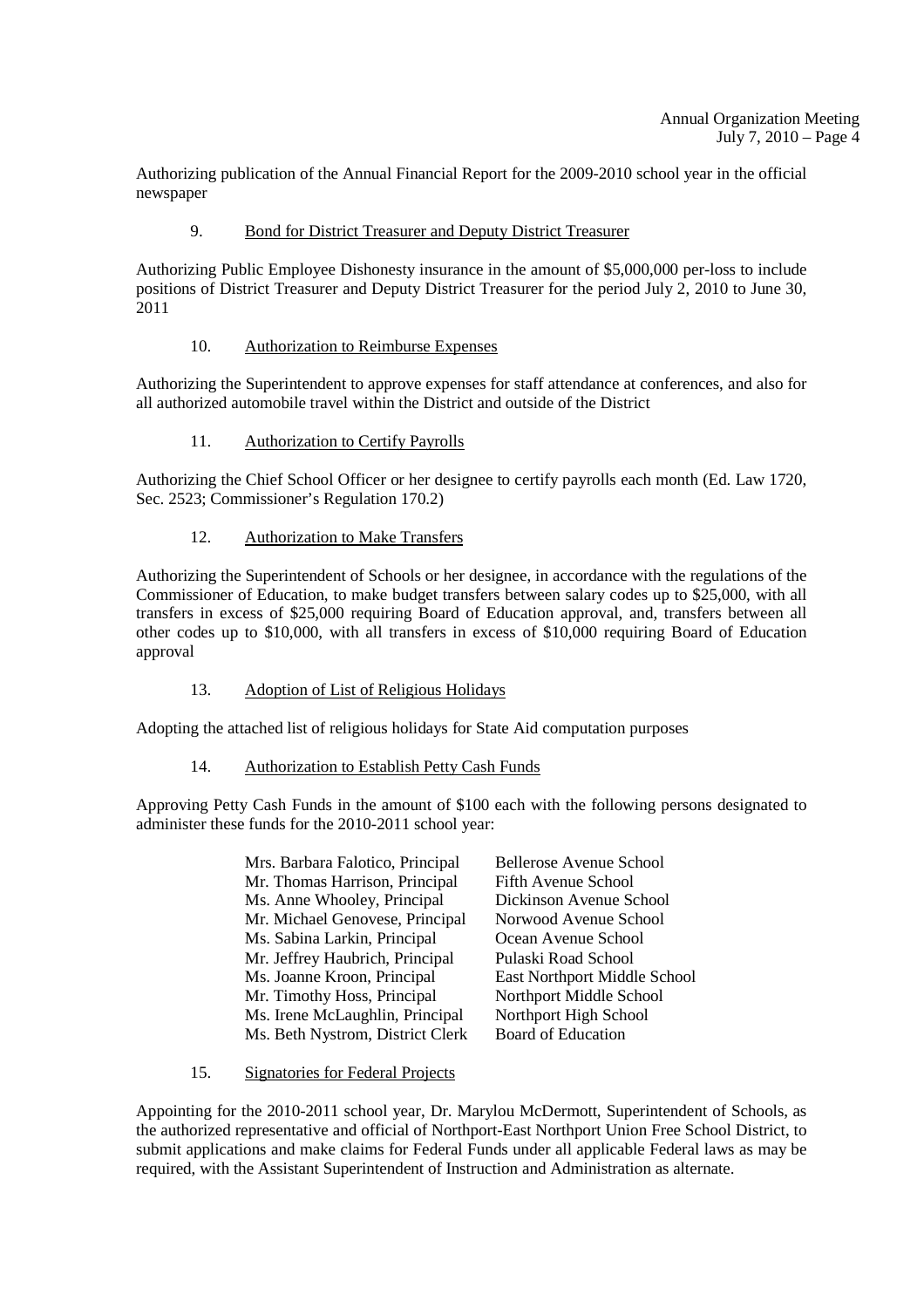# 16. Designation of Signatory for Tax Anticipation Notes

Designating the Board President as the signatory for the single manual signature required on Tax Anticipation Notes or, as designated by the President, the Vice President, or the District Clerk

17. Appointment of School Physicians

Appointing the doctors of North Suffolk Medical Associates as the School Physician for 2010-2011 and authorizing the Board President to execute a contract to this effect

18. Attendance Officer

Appointing Judy Proscia as the District's Attendance Officer

19. Athletic Trainer

Appointing Shawn Scattergood as the District's Athletic Trainer

20. Records Access Officer

Appointing Beth Nystrom as the Records Access Officer

21. Records Management Officer

Appointing Robert Lorenz as the Records Management Officer

22. Asbestos Designee

Appointing Anthony Resca as the Asbestos Designee

23. Census Enumerator

Appointing Judy Proscia as the Census Enumerator

24. Residency of Students Designees

Appointing the Superintendent and the Administrator of Technology as the Board's official designees for determining residency of students

25. School Related Transportation

Authorizing the Superintendent of Schools to transport in her personal vehicle persons involved with the conduct of school business, e.g., students, staff, Board members, and community members

26. Mileage Reimbursement

Setting the prevailing IRS standard mileage rate as the mileage reimbursement rate

Vote on Trustee McNaughton's, motion to approve items 5. through 26. was unanimously carried by those present.